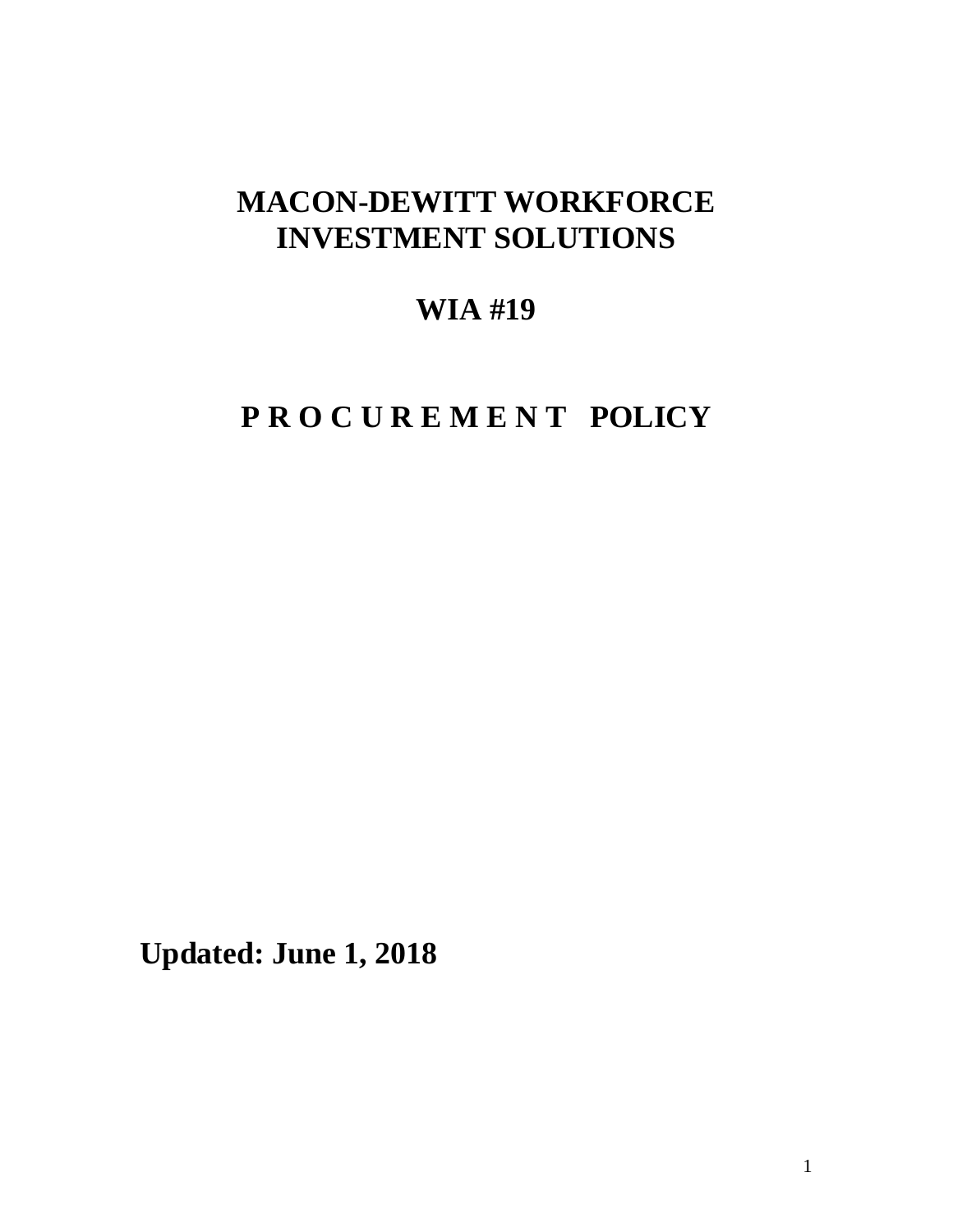### **INTRODUCTION**

Workforce Investment Solutions has an obligation to grant opportunities for all interested parties to provide goods and services. It also has a responsibility to secure goods and services with the most quality at the lowest price. Competition is, therefore, the cornerstone of procuring goods and services in the public sector. Adequate competition:

- 1) Assures that goods and services are obtained at reasonable prices
- 2) Allows open access to transactions and promotes equity
- 3) Encourages innovation among competitors and increases overall quality
- 4) Safeguards the integrity and independence of transactions

All aspects of the procurement system will adhere to the requirements of the Workforce Investment Act, implementing regulations and the Illinois Administrative Code. This written procedure explains internal policies and procedures of Workforce Investment Solutions which implement the aforementioned legal citations.

All costs for items or services purchases must meet the test of being "reasonable, necessary, and allocable" to Workforce Investment Solutions. The item or service must be one that benefits the purpose of the program and not be prohibited by state or federal rules.

The use of the word "Director" refers to the Executive Director of Workforce Investment Solutions and indicates that responsibility is vested with the Director or the Administration office either individually or jointly.

#### **Conflict of Interest**

All Macon-DeWitt Workforce Investment Board Members shall abide by the Code of Conduct as stated by their Bylaws. Staff members are also be required to abide by Conflict of Interest Statement as reflected in the Macon County Employee Handbook.

#### **GENERAL PROCEDURES**

Both the Director and Fiscal Assistant are responsible for various parts of the administration/supervision of the procurement system. They will assure that proper procedures are implemented and followed as outlined herein. This policy applies to the purchase of any item or service regardless of purpose, amount, or for whom. Anything which requires expenditure to acquire an item or service is covered by this policy.

All procurement will be authorized by the use of a Contract, Purchase Order, Payment Authorization, or Client Services Authorization except for conference/workshop fees and organizational dues. Items which are rented or leased are exempt from this policy.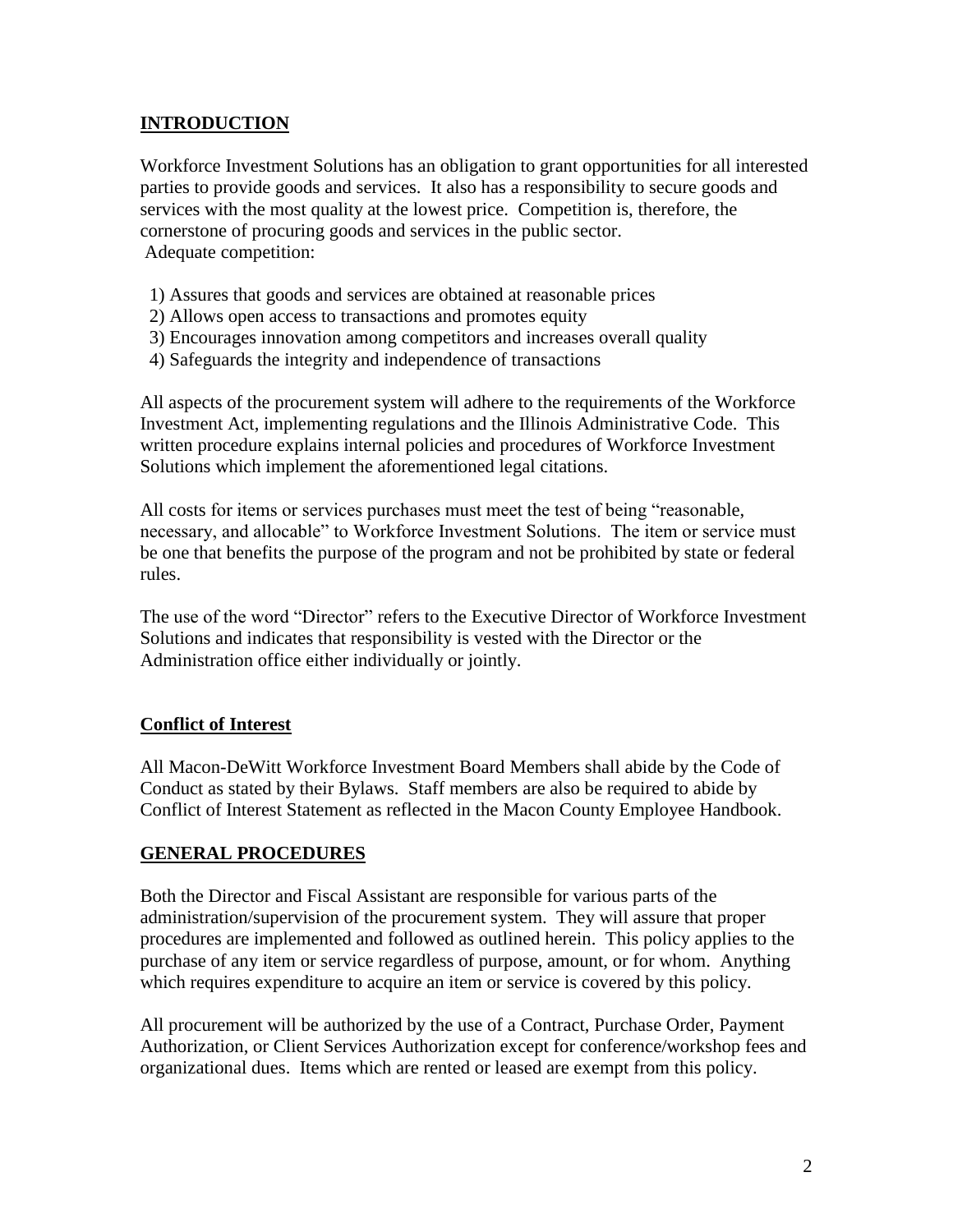A cost or price analysis will be preformed for every procurement, including contract modifications, except for Very Small Purchases and Tuition Based Payments to Educational Institutions.

No in-state or local geographical preference will be given in soliciting bids or when evaluating bids or proposals except when Federal Statutes authorized or encourage geographical preferences.

Workforce Investment Solutions may utilize the State Contract Pricing of Central Management Services to procure goods and services.

## **TYPES OF PROCUREMENT**

The following methods are available for the acquisition of goods, services, and training programs:

- 1. Very Small Purchases
- 2. Small Purchases
- 3. Sealed Bids
- 4. Competitive Proposal
- 5. Noncompetitive Proposals
	- A. Sole Source Awards
	- B. Emergencies
	- C. Authorized by Department of Commerce & Economic Opportunity (DCEO)
	- D. Inadequate Competition
- 6. Purchases By/For Participants
- 7. Tuition Based Payment to Educational Institutions

If it is not clear which method of procurement is to be used, an inquiry should be directed to the Director who will decide as to the proper method. The following are procedures for each type of procurement.

**Very Small Purchases:** Very small purchases are those which total under \$5,000 per purchase with one vendor. Use of this method does not require obtaining competitive bids. Continued use of this method for a particular item will be examined by the Director to determine if the purchase of this item should be more appropriately and cost effectively done by a different method.

The Director and Fiscal Assistant are authorized to make purchases using this method. These individuals are responsible and will be held accountable for authorizing appropriate expenditures. For other than standard supplies, it may be advisable to seek the prior approval of the Director.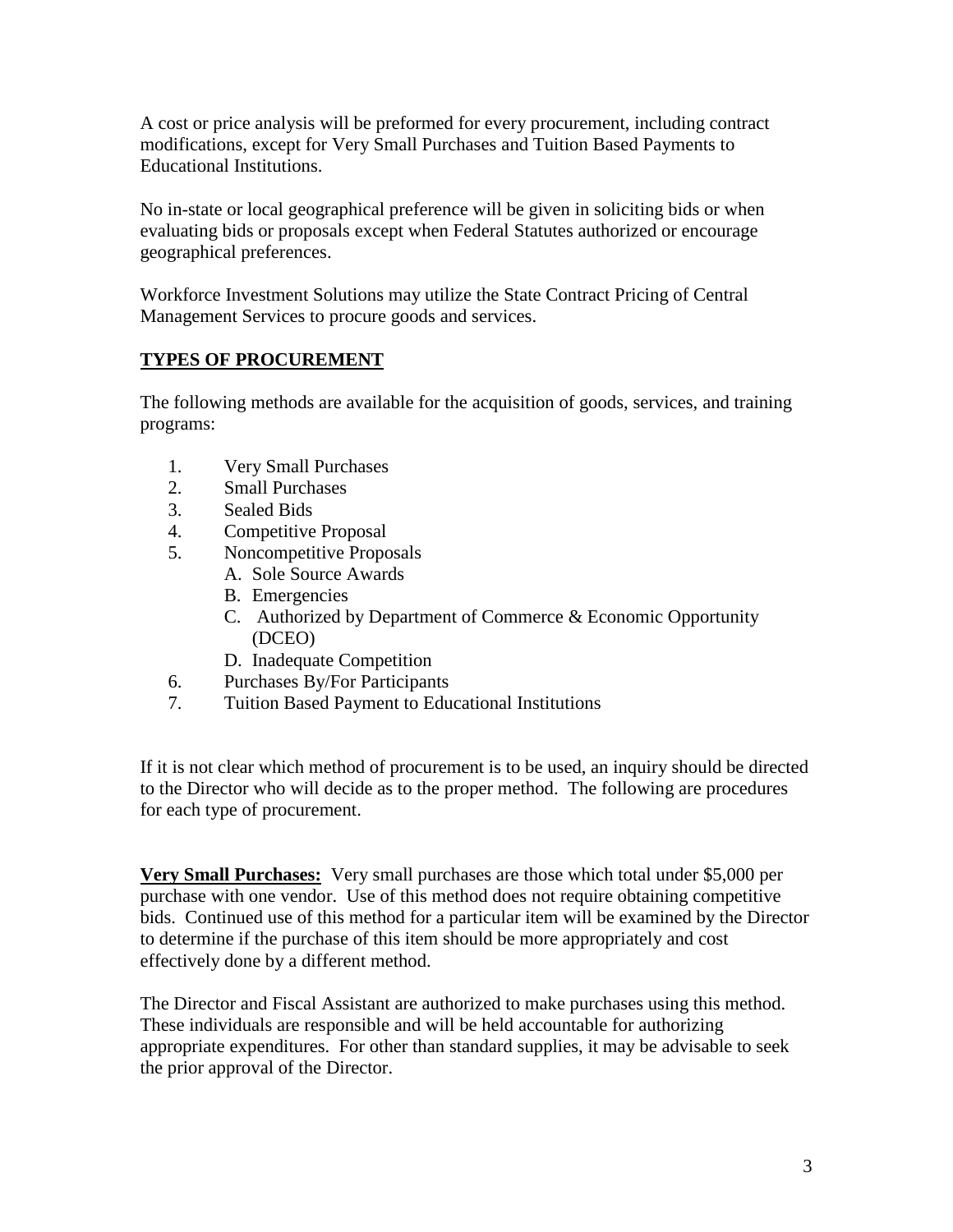Any questions regarding this method of procurement shall be addressed to the Workforce Investment Solutions Director.

**Small Purchases:** Small purchases are those which total \$5,001 or more but not more than \$50,000 per purchase with one vendor. Use of this method requires written price or rate quotations from at least three qualified sources.

The only exception to obtaining price or rate quotations for every purchase over \$1,001 is to obtain prices or rates from at least three qualified sources with the intention of using the lowest vendor for the course of a whole year. However, it is imperative that new prices or rate quotations be obtained at the end of annual period.

Small Purchases method of procurement is best suited for goods and services which are similar and made principally on price. It is not well suited for procuring training programs. The use of this method is limited to circumstances where the total purchases with a vendor does not exceed \$25,000 during the fiscal year. Because of this dollar limitation, buyers should try to anticipate all purchases with a particular vendor during the fiscal year. If, despite this precaution, a future purchase will exceed the dollar limitation, an alternative method must be used.

The Fiscal Assistant will prepare a spread sheet for the Workforce Investment Solutions Director. The Director will approve and present to the Macon County Board Operations, Personnel & Legislative Committee for approval. Any questions regarding this method of procurement shall be addressed to the Workforce Investment Solutions Director.

**Sealed Bids:** Sealed bids are invitations for bids that are publicly advertised and solicited. In order for sealed bids to be feasible, the following conditions should be present: a complete, adequate, and realistic specifications or purchase description is available; two or more responsible bidders are willing and able to compete effectively for business; and the procurement leads itself to a firm-fixed-price contract. The contract is to be awarded to the lowest responsive and responsible bidder whose bid conforms to all the material terms and conditions of the invitation for bids.

Sealed bids are appropriate for any dollar amount and for when the goods or services being procured are similar. It is not well suited for procuring training programs.

At the request of the Workforce Investment Solutions Director, the Fiscal Assistant will implement a sealed bid procurement. The Fiscal Assistant will publicize the invitation for bids through media and vendors list. Bids will be reviewed and approved be the Workforce Investment Solutions Director and the Macon County Board Operations, Personnel and Legislative Committee.

Additional documentation that is needed in this procurement process includes:

- 1) Evidence of public advertisements of the invitation for bid
- 2) A description of steps taken to attempt to obtain three bids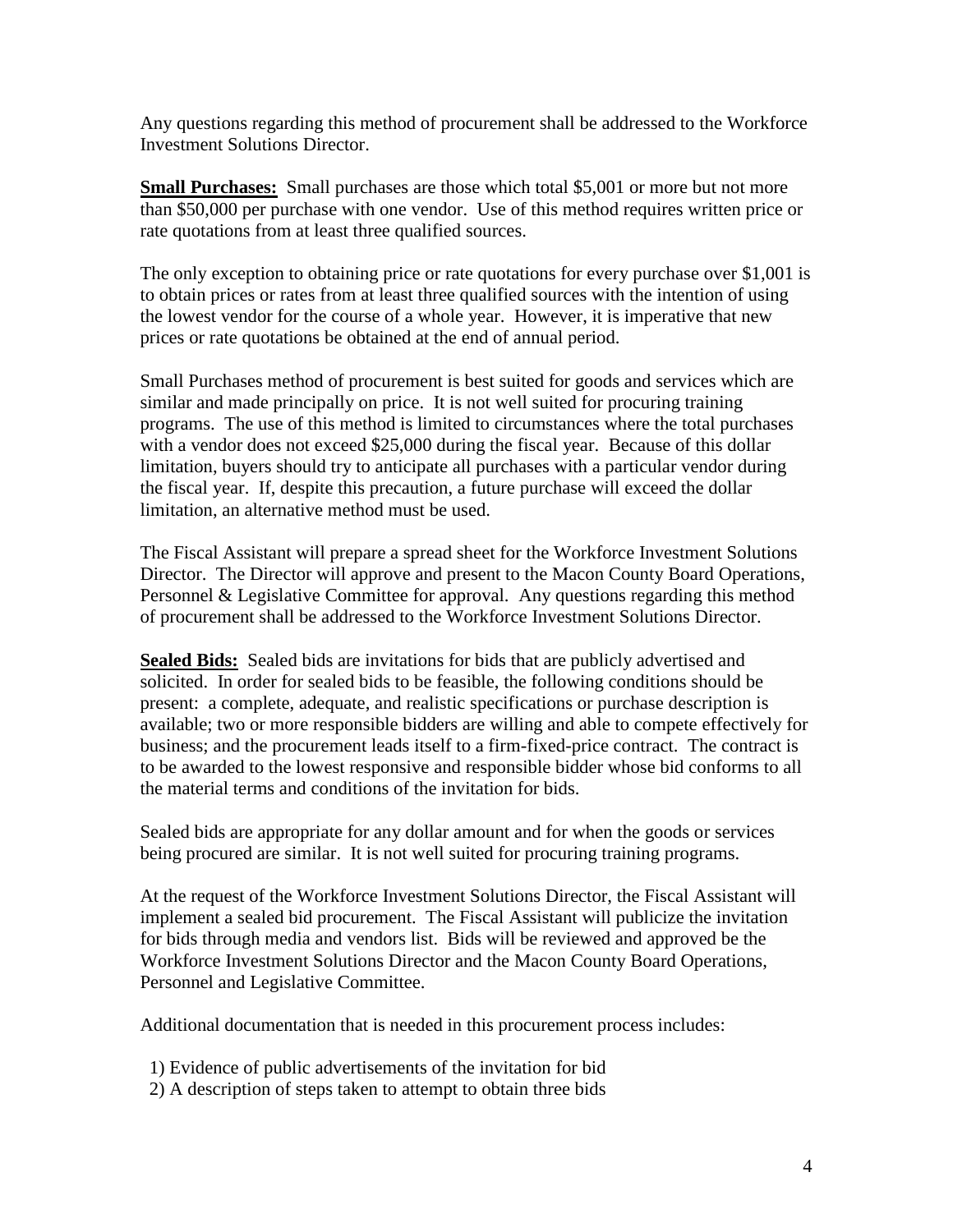3) Documentation supporting that bids were publicly opened at the time and place stated in the invitation for bids

4) The name of each bidder and the amount of the bid

5) Documentation supporting the selection of the winning bid and rejection of any of the bids.

Any questions regarding this method of procurement shall be addressed to the Workforce Investment Solutions Director.

**Competitive Proposals**: Competitive proposals are request for proposals that are publicly advertised and solicited when the conditions of using sealed bids are met. It is often most appropriate to use procurement by competitive proposals when the procurement decision will be based on more than price and the cost of the good or service is expected to exceed \$50,000. Procurement by competitive proposals is also appropriate when you anticipate that a good or service expected to cost less than \$25,000 will need to be procured again from the same vendor during the same fiscal year and the aggregate amount or procurement is expected to exceed \$25,000. This method of procurement lends itself to a firm-fixed-price or cost-reimbursement contract to the bidder who submits the proposal most advantageous for Workforce Investment Solutions.

This method would generally be used to procure training programs. Items to be procured through a competitive proposal process would generally be developed by the Administrative Staff.

Upon the direction of the Director, staff will prepare a Request for Proposal (RFP) packet. The packet will include, but not be limited to, a description of the item to be procured, a description of the quality standards, a description of all evaluation factors (rating sheet) and the relative importance of each factor, a complete description of the requirements that vendors must fulfill, and an indication of the date on which the decision will be made.

The Director will publicize the RFP through the media and the providers/contractors list. Proposals should be solicited from an adequate number of qualified sources. On receipt of bids, members of the administrative staff will review and rate the proposals and conduct a cost/price analysis. The successful bid will be presented to the Workforce Investment Board and/or the Macon County Board Operations, Personnel & Legislative Committee stating reasons for the award. The Workforce Investment Board or the OPL Committee may affirm or reject the award. If they choose to reject the award, the Committee will conduct its own review and rating and conduct a cost/price analysis or will request the staff to re-rate the proposals. Their decision will be reported to the full Workforce Investment Board at the next regularly scheduled meeting. They may also reject all proposals. The award decision cannot be changed without re-rating the proposals using the published criteria.

Additional documentation that is needed in this procurement process includes: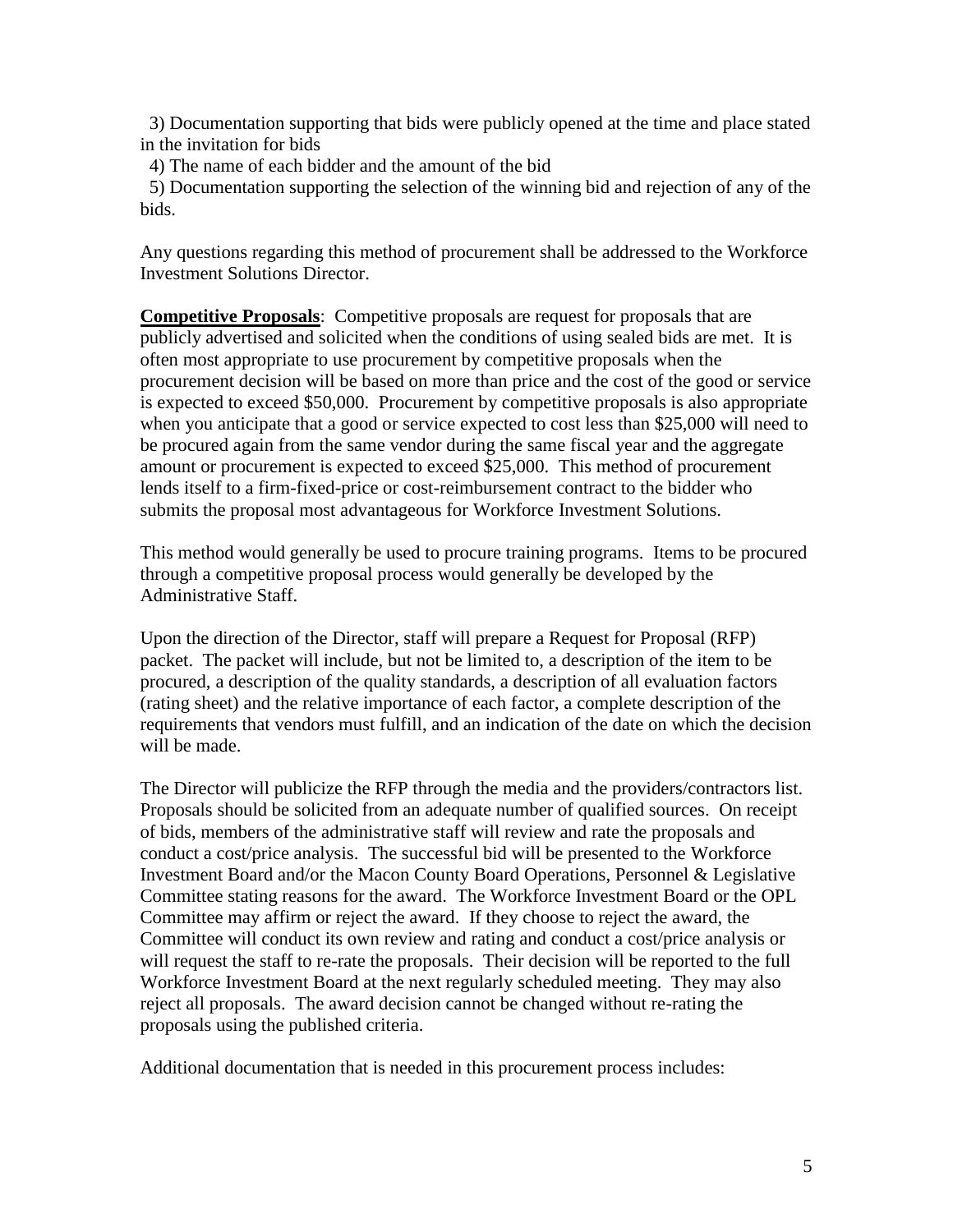- 1) Documentation showing that an RFP was publicized
- 2) The results of evaluations for all proposals received
- 3) Documentation showing the basis on which the award decision was made

Any questions regarding this method of procurement shall be addressed to the Director.

**Noncompetitive Proposals:** Procurement by noncompetitive proposals may be used only when it is not feasible to use any other procurement method. This method of procurement should not be used unless absolutely necessary because it reduces competition among potential vendors to provide goods and services. Under certain procurement situations, however, there is no alternative. One of the following situations must exist:

- 1) The good or service is available from only one source. Sole source awards may be used when there is clearly no alternative process for the goods or services.
- 2) The public urgency or emergency for the good or service will not permit a delay resulting from competitive solicitation. This situation would require that the time needed to use competitive procurement methods would result in foreseeable harm to physical facilities or persons. Another emergency purchase may occur when there is a sudden plant closing or mass layoff and Workforce Investment Solutions must respond rapidly allowing insufficient time to use competitive procurement methods.
- 3) The Department of Commerce and Economic Opportunity grants an exemption from standard procurement guidelines.
- 4) Competition is determined inadequate after a number of sources have been solicited.

In the event one of these situations exists, the Director may authorize the purchase. A cost/price analysis is required for this type of purchase. If the purchase is for procuring training programs a contract will be prepared by the Director.

Any questions regarding this type of procurement shall be addressed the Director.

**Purchases By/For Participants:** Instances arise when the purchase of miscellaneous goods or services for participants are necessary. Sometimes the purchase is made directly by the participant, while other times Workforce Investment Solutions will pay the vendor directly. Each of these instances requires a separate process.

If a participant purchases an item(s) for an authorized use and is to be reimbursed by Workforce Investment Solutions, the procurement does not fall under these guidelines. The receipt from the vendor shall be submitted to the Fiscal Department. The Fiscal Department will reimburse the client upon receipt of a signed Payment Authorization or Fixed Payment Authorization.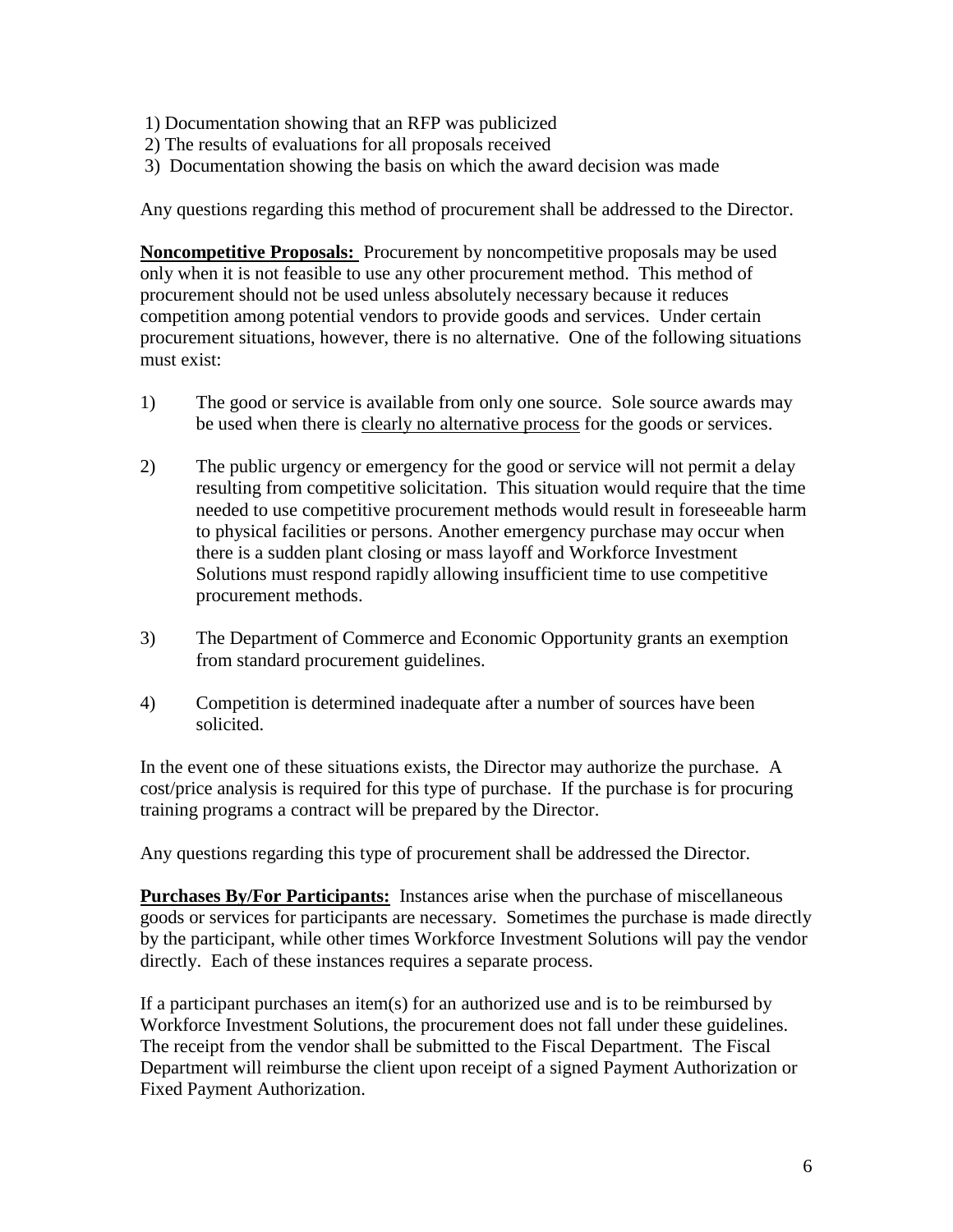If participant selects an item(s) for an authorized use and payment is to be made directly to the vendor, the procurement is subject to guidelines as outlined in this policy. Should the items total more than the Very Small Purchase procurement threshold, staff shall follow the appropriate procedures as outlined in another procurement method. Once a vendor has been selected, a staff person will prepare a Payment Authorization Form and give it to the Fiscal Department, the case manager should keep a copy for participant file. The vendor will submit bill to Fiscal Department for payment.

Any questions, regarding this method of procurement shall be addressed to the Fiscal Department.

**Tuition-Based Payments to Educational Institutions:** Tuition-based payments are limited to providers that are private, business, or vocational schools under the Vocational Schools Act or private or public education agencies. Furthermore, the class cannot be for special or class-size programs and the price must be that which is published in the general school catalog. Requests to initiate such will be made by the case management staff. The case management staff will enroll participants at the institution and forward tuition authorization to the Fiscal Department for payments.

Any questions, regarding this method of procurement shall be addressed to the Fiscal Department.

## **PROVIDERS/CONTRACTORS LIST**

A list shall be maintained of potential providers/contractors for training programs who have expressed an interest, in writing, in being considered for awards. The providers/contractors list will be maintained by the Director. The list shall include names, addressed and type of services. All potential providers/contractors who have expressed interest in being considered for awards for training programs shall be sent Request for Proposals for the area of service for which they wish to be considered.

#### **AFFIRMATIVE ACTION**

When possible, attempts will be made to procure from minority firms, women's business enterprises and labor surplus area firms.